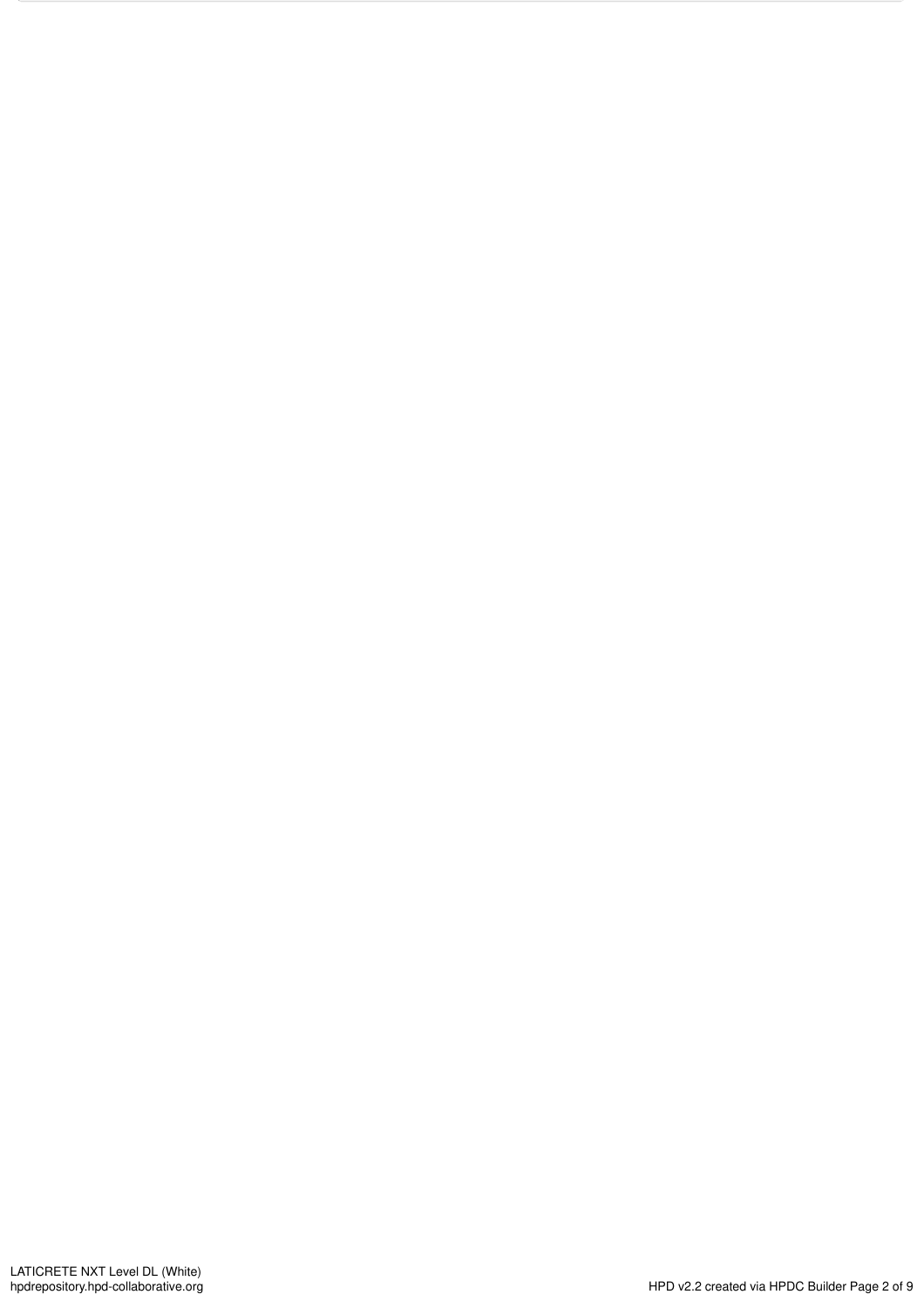This section lists contents in a product based on specific threshold(s) and reports detailed health information including hazards. This HPD uses the *inventory method indicated above, which is one of three possible methods:*

- *Basic Inventory method with Product-level threshold.*
- *Nested Material Inventory method with Product-level threshold*
- *Nested Material Inventory method with individual Material-level thresholds*

Definitions and requirements for the three inventory methods and requirements for each data field can be found in the HPD Open Standard version *2.2, available on the HPDC website at: [www.hpd-collaborative.org/hpd-2-2-standard](https://www.hpd-collaborative.org/hpd-2-2-standard)*

# **LATICRETE® NXT® LEVEL DL (WHITE)** PRODUCT THRESHOLD: 100 ppm RESIDUALS AND IMPURITIES CONSIDERED: Yes RESIDUALS AND IMPURITIES NOTES: Residuals and impurities are measured by quantitative methods and are only displayed when they are potentially greater than 100 ppm. OTHER PRODUCT NOTES: See SDS at www.laticrete.com for occupational exposure information. **QUARTZ** ID: **14808-60-7** HAZARD SCREENING METHOD: **Pharos Chemical and Materials Library** HAZARD SCREENING DATE: **2020-10-21** %: **40.0000 - 50.0000** GS: **LT-1** RC: **None** NANO: **No** SUBSTANCE ROLE: **Filler** HAZARD TYPE AGENCY AND LIST TITLES WARNINGS CANCER **IARC** IARC **GROUP 1** - Agent is Carcinogenic to humans CANCER US CDC - Occupational Carcinogens Occupational Carcinogen CANCER CA EPA - Prop 65 Carcinogen - specific to chemical form or exposure route CANCER **IARC** IARC **GROUP 1** - Agent is carcinogenic to humans - inhaled from occupational sources CANCER **EXAMCER** US NIH - Report on Carcinogens Known to be Human Carcinogen (respirable size occupational setting) CANCER MAK MAK Carcinogen Group 1 - Substances that cause cancer in man CANCER GHS - New Zealand 6.7A - Known or presumed human carcinogens CANCER GHS - Japan Carcinogenicity - Category 1A [H350] CANCER GHS - Australia GHS - Australia H350i - May cause cancer by inhalation

SUBSTANCE NOTES: The amount of this component may vary based on plant of manufacture.

#### **UNDISCLOSED**

|                      | HAZARD SCREENING METHOD: Pharos Chemical and Materials Library |               | HAZARD SCREENING DATE: 2020-10-21 |                                                |
|----------------------|----------------------------------------------------------------|---------------|-----------------------------------|------------------------------------------------|
| %: 20,0000 - 30,0000 | <b>GS: LT-UNK</b>                                              | $RC:$ Pre $C$ | NANO: No                          | SUBSTANCE ROLE: Binder                         |
| <b>HAZARD TYPE</b>   | <b>AGENCY AND LIST TITLES</b>                                  |               | <b>WARNINGS</b>                   |                                                |
| None found           |                                                                |               |                                   | No warnings found on HPD Priority Hazard Lists |

SUBSTANCE NOTES: The amount of this component may vary based on the plant of manufacture. This product is shown as undisclosed to preserve integrity of formula and maintain competitive advantage. The component CAS# was used to identify associated hazards.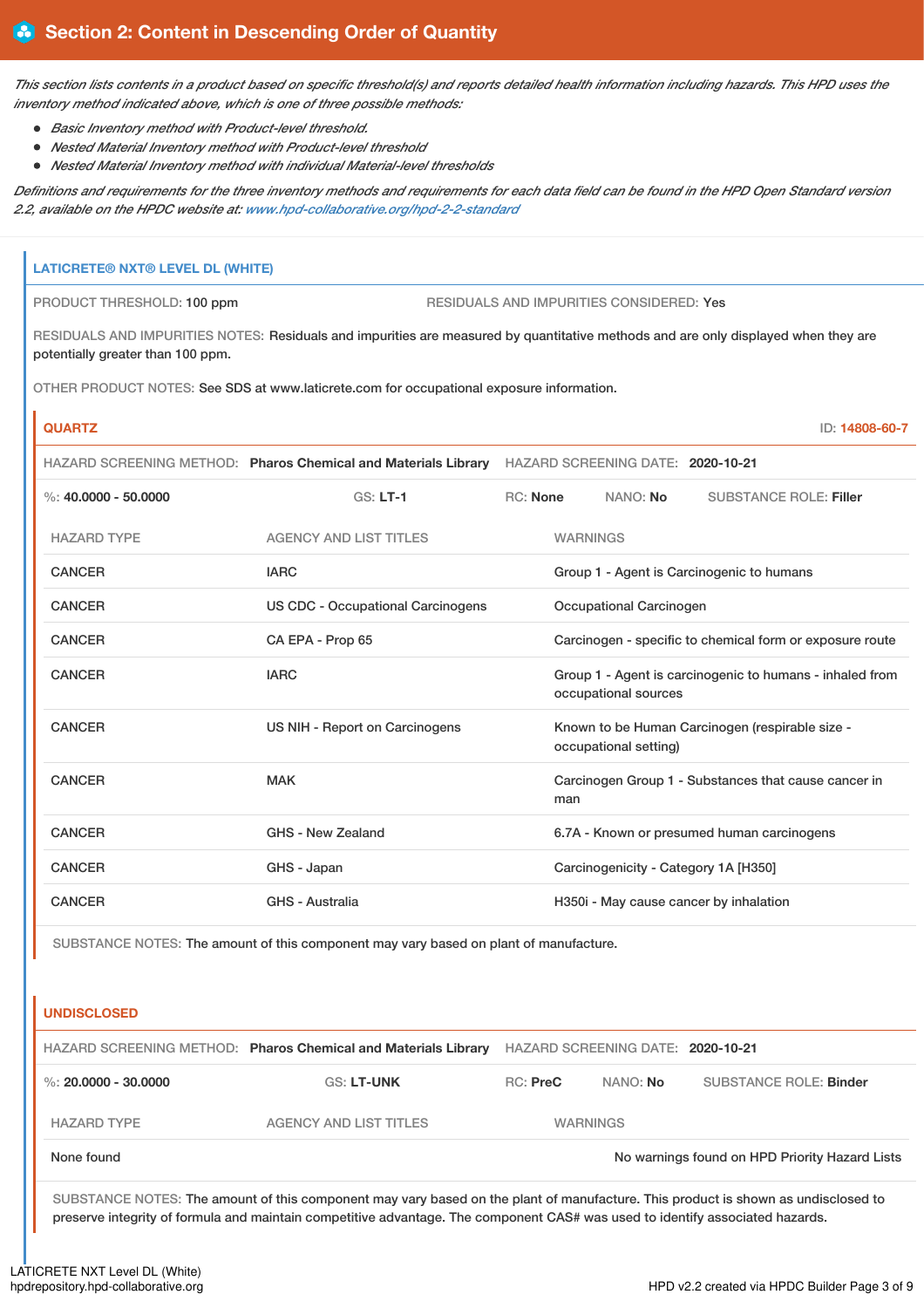| <b>HIGH-ALUMINA CEMENT</b>           |                                                                                                                                                                                                                                                                    |                 |                                       | ID: 65997-16-2                                         |
|--------------------------------------|--------------------------------------------------------------------------------------------------------------------------------------------------------------------------------------------------------------------------------------------------------------------|-----------------|---------------------------------------|--------------------------------------------------------|
|                                      | HAZARD SCREENING METHOD: Pharos Chemical and Materials Library HAZARD SCREENING DATE: 2020-10-21                                                                                                                                                                   |                 |                                       |                                                        |
| %: 12,0000 - 18,0000                 | <b>GS: LT-UNK</b>                                                                                                                                                                                                                                                  | RC: None        | NANO: No                              | <b>SUBSTANCE ROLE: Binder</b>                          |
| <b>HAZARD TYPE</b>                   | <b>AGENCY AND LIST TITLES</b>                                                                                                                                                                                                                                      |                 | <b>WARNINGS</b>                       |                                                        |
| None found                           |                                                                                                                                                                                                                                                                    |                 |                                       | No warnings found on HPD Priority Hazard Lists         |
|                                      | SUBSTANCE NOTES: The amount of this component may vary based on plant of manufacture.                                                                                                                                                                              |                 |                                       |                                                        |
|                                      |                                                                                                                                                                                                                                                                    |                 |                                       |                                                        |
| <b>GYPSUM</b>                        |                                                                                                                                                                                                                                                                    |                 |                                       | ID: 13397-24-5                                         |
|                                      | HAZARD SCREENING METHOD: Pharos Chemical and Materials Library HAZARD SCREENING DATE: 2020-10-21                                                                                                                                                                   |                 |                                       |                                                        |
| $\%$ : 6.0000 - 10.0000              | <b>GS: LT-UNK</b>                                                                                                                                                                                                                                                  | RC: None        | NANO: No                              | <b>SUBSTANCE ROLE: Binder</b>                          |
| <b>HAZARD TYPE</b>                   | <b>AGENCY AND LIST TITLES</b>                                                                                                                                                                                                                                      |                 | <b>WARNINGS</b>                       |                                                        |
| None found                           |                                                                                                                                                                                                                                                                    |                 |                                       | No warnings found on HPD Priority Hazard Lists         |
|                                      | SUBSTANCE NOTES: The amount of this component may vary based on plant of manufacture.                                                                                                                                                                              |                 |                                       |                                                        |
|                                      |                                                                                                                                                                                                                                                                    |                 |                                       |                                                        |
| <b>UNDISCLOSED</b>                   |                                                                                                                                                                                                                                                                    |                 |                                       |                                                        |
|                                      | HAZARD SCREENING METHOD: Pharos Chemical and Materials Library                                                                                                                                                                                                     |                 | HAZARD SCREENING DATE: 2020-10-21     |                                                        |
| %: $1.5000 - 4.0000$                 | <b>GS: LT-UNK</b>                                                                                                                                                                                                                                                  | <b>RC: None</b> | NANO: No                              | SUBSTANCE ROLE: Polymer species                        |
| <b>HAZARD TYPE</b>                   | <b>AGENCY AND LIST TITLES</b>                                                                                                                                                                                                                                      |                 | <b>WARNINGS</b>                       |                                                        |
| None found                           |                                                                                                                                                                                                                                                                    |                 |                                       | No warnings found on HPD Priority Hazard Lists         |
|                                      | SUBSTANCE NOTES: The amount of this component may vary based on the plant of manufacture. This product is shown as undisclosed to<br>preserve integrity of formula and maintain competitive advantage. The component CAS# was used to identify associated hazards. |                 |                                       |                                                        |
|                                      |                                                                                                                                                                                                                                                                    |                 |                                       |                                                        |
| <b>PORTLAND CEMENT</b>               |                                                                                                                                                                                                                                                                    |                 |                                       | ID: 65997-15-1                                         |
|                                      | HAZARD SCREENING METHOD: Pharos Chemical and Materials Library                                                                                                                                                                                                     |                 | HAZARD SCREENING DATE: 2020-10-21     |                                                        |
| %: $1.0000 - 3.0000$                 | GS: LT-P1                                                                                                                                                                                                                                                          | <b>RC: None</b> | NANO: No                              | <b>SUBSTANCE ROLE: Binder</b>                          |
| <b>HAZARD TYPE</b>                   | <b>AGENCY AND LIST TITLES</b>                                                                                                                                                                                                                                      |                 | <b>WARNINGS</b>                       |                                                        |
| <b>ENDOCRINE</b>                     | <b>TEDX - Potential Endocrine Disruptors</b>                                                                                                                                                                                                                       |                 | <b>Potential Endocrine Disruptor</b>  |                                                        |
| <b>CANCER</b>                        | <b>MAK</b>                                                                                                                                                                                                                                                         |                 | but not sufficient for classification | Carcinogen Group 3B - Evidence of carcinogenic effects |
|                                      | SUBSTANCE NOTES: The amount of this component may vary based on plant of manufacture.                                                                                                                                                                              |                 |                                       |                                                        |
|                                      |                                                                                                                                                                                                                                                                    |                 |                                       |                                                        |
| <b>CALCIUM SULFATE - HEMIHYDRATE</b> |                                                                                                                                                                                                                                                                    |                 |                                       | ID: 10034-76-1                                         |
|                                      | HAZARD SCREENING METHOD: Pharos Chemical and Materials Library                                                                                                                                                                                                     |                 | HAZARD SCREENING DATE: 2020-10-21     |                                                        |
| $\%$ : 0.8000 - 1.0000               | <b>GS: LT-UNK</b>                                                                                                                                                                                                                                                  | <b>RC: None</b> | NANO: No                              | <b>SUBSTANCE ROLE: Binder</b>                          |
|                                      |                                                                                                                                                                                                                                                                    |                 |                                       |                                                        |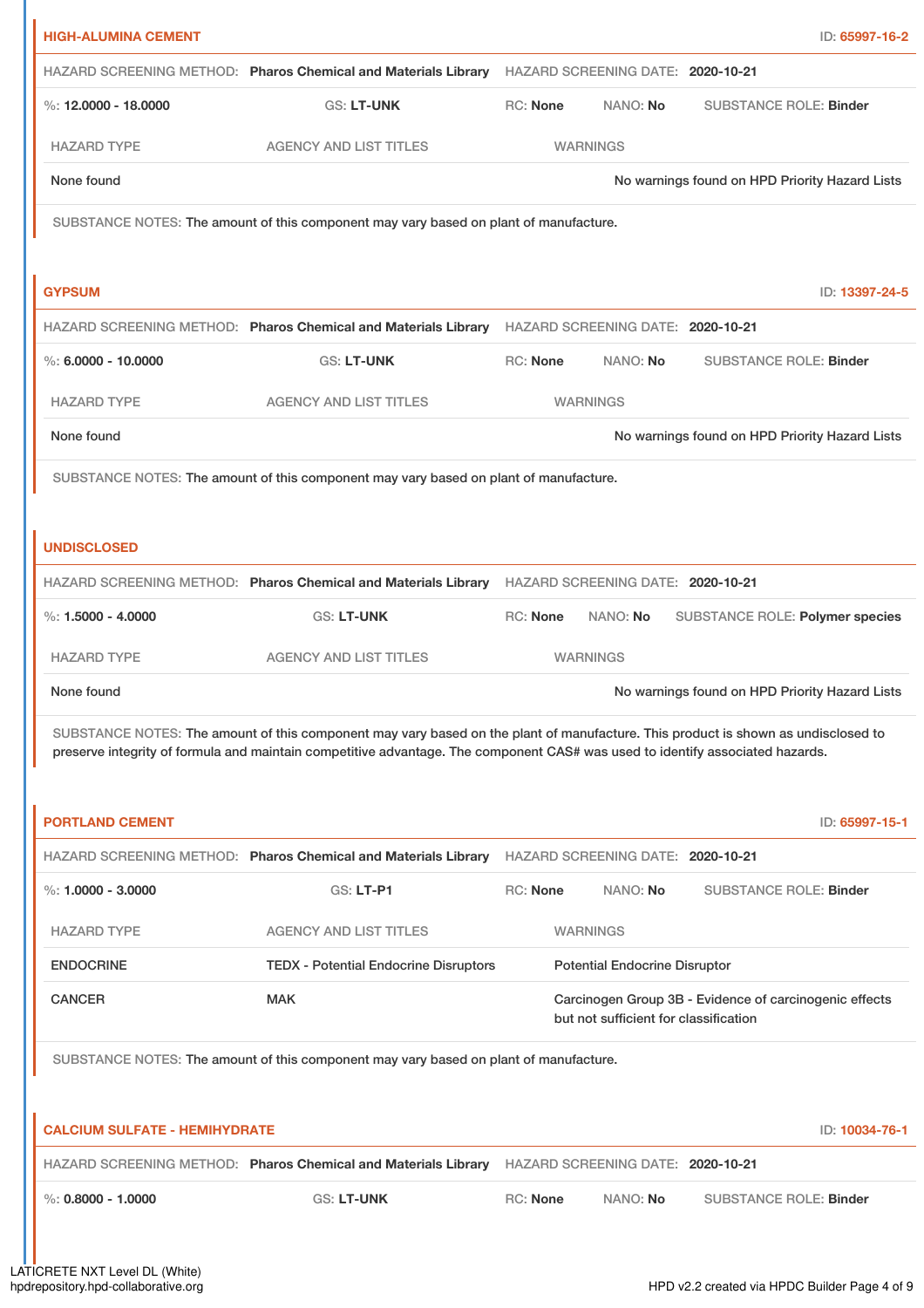HAZARD TYPE AGENCY AND LIST TITLES WARNINGS

None found Now arrings found on HPD Priority Hazard Lists

SUBSTANCE NOTES: The amount of this component may vary based on plant of manufacture.

#### **TITANIUM DIOXIDE** ID: **13463-67-7**

|                                                                                       | HAZARD SCREENING METHOD: Pharos Chemical and Materials Library | HAZARD SCREENING DATE: 2020-10-21                                                                       |                 |                           |                                                        |
|---------------------------------------------------------------------------------------|----------------------------------------------------------------|---------------------------------------------------------------------------------------------------------|-----------------|---------------------------|--------------------------------------------------------|
| %: $0.5000 - 2.0000$                                                                  | $GS: LT-1$                                                     | <b>RC:</b> None<br>NANO: No                                                                             |                 |                           | <b>SUBSTANCE ROLE: Pigment</b>                         |
| <b>HAZARD TYPE</b>                                                                    | <b>AGENCY AND LIST TITLES</b>                                  |                                                                                                         | <b>WARNINGS</b> |                           |                                                        |
| <b>CANCER</b>                                                                         | <b>US CDC - Occupational Carcinogens</b>                       | Occupational Carcinogen                                                                                 |                 |                           |                                                        |
| <b>CANCER</b>                                                                         | CA EPA - Prop 65                                               | Carcinogen - specific to chemical form or exposure route                                                |                 |                           |                                                        |
| <b>CANCER</b>                                                                         | <b>IARC</b>                                                    | Group 2B - Possibly carcinogenic to humans - inhaled<br>from occupational sources                       |                 |                           |                                                        |
| <b>ENDOCRINE</b>                                                                      | <b>TEDX</b> - Potential Endocrine Disruptors                   | <b>Potential Endocrine Disruptor</b>                                                                    |                 |                           |                                                        |
| <b>CANCER</b>                                                                         | <b>MAK</b>                                                     | Carcinogen Group 3A - Evidence of carcinogenic effects<br>but not sufficient to establish MAK/BAT value |                 |                           |                                                        |
| <b>CANCER</b>                                                                         | <b>MAK</b>                                                     |                                                                                                         |                 | risk under MAK/BAT levels | Carcinogen Group 4 - Non-genotoxic carcinogen with low |
| SUBSTANCE NOTES: The amount of this component may vary based on plant of manufacture. |                                                                |                                                                                                         |                 |                           |                                                        |

#### **UNDISCLOSED**

|                      | HAZARD SCREENING METHOD: Pharos Chemical and Materials Library HAZARD SCREENING DATE: 2020-10-21 |                 |                 |                                                |
|----------------------|--------------------------------------------------------------------------------------------------|-----------------|-----------------|------------------------------------------------|
| %: $0.5000 - 2.0000$ | GS: LT-UNK                                                                                       | RC: None        | NANO: <b>No</b> | <b>SUBSTANCE ROLE: Plasticizer</b>             |
| <b>HAZARD TYPE</b>   | <b>AGENCY AND LIST TITLES</b>                                                                    | <b>WARNINGS</b> |                 |                                                |
| None found           |                                                                                                  |                 |                 | No warnings found on HPD Priority Hazard Lists |

SUBSTANCE NOTES: The amount of this component may vary based on the plant of manufacture. This product is shown as undisclosed to preserve integrity of formula and maintain competitive advantage. The component CAS# was used to identify associated hazards.

| <b>LITHIUM CARBONATE</b> |                                                                | $ID: 554-13-2$                                                            |
|--------------------------|----------------------------------------------------------------|---------------------------------------------------------------------------|
|                          | HAZARD SCREENING METHOD: Pharos Chemical and Materials Library | HAZARD SCREENING DATE: 2020-10-21                                         |
| %: $0.0700 - 0.1500$     | $GS: LT-1$                                                     | RC: None NANO: No SUBSTANCE ROLE: Processing regulator                    |
| <b>HAZARD TYPE</b>       | AGENCY AND LIST TITLES                                         | <b>WARNINGS</b>                                                           |
| <b>REPRODUCTIVE</b>      | GHS - New Zealand                                              | 6.8A - Known or presumed human reproductive or<br>developmental toxicants |
| <b>REPRODUCTIVE</b>      | GHS - Japan                                                    | Toxic to reproduction - Category 1A [H360]                                |
| <b>DEVELOPMENTAL</b>     | CA EPA - Prop 65                                               | Developmental toxicity                                                    |

SUBSTANCE NOTES: The amount of this component may vary based on plant of manufacture.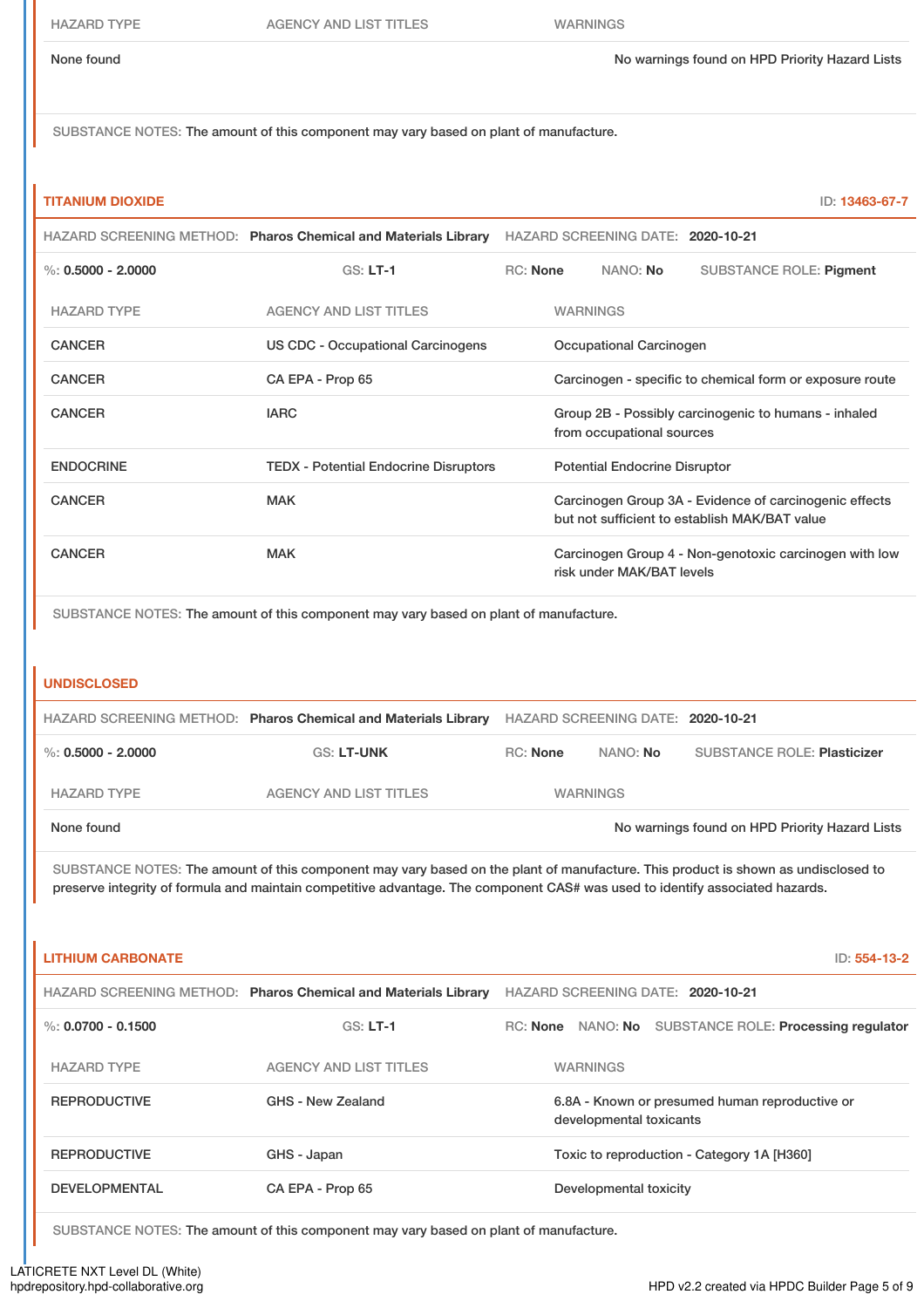| <b>UNDISCLOSED</b>     |                                                                                                                                                                                                                                                                    |                 |                                      |                                                                                                   |
|------------------------|--------------------------------------------------------------------------------------------------------------------------------------------------------------------------------------------------------------------------------------------------------------------|-----------------|--------------------------------------|---------------------------------------------------------------------------------------------------|
|                        | HAZARD SCREENING METHOD: Pharos Chemical and Materials Library HAZARD SCREENING DATE: 2020-10-21                                                                                                                                                                   |                 |                                      |                                                                                                   |
| $\%$ : 0.0500 - 0.1000 | <b>GS: LT-P1</b>                                                                                                                                                                                                                                                   | <b>RC: None</b> | NANO: No                             | SUBSTANCE ROLE: Viscosity modifier                                                                |
| <b>HAZARD TYPE</b>     | <b>AGENCY AND LIST TITLES</b>                                                                                                                                                                                                                                      |                 | <b>WARNINGS</b>                      |                                                                                                   |
| <b>ENDOCRINE</b>       | <b>TEDX - Potential Endocrine Disruptors</b>                                                                                                                                                                                                                       |                 | <b>Potential Endocrine Disruptor</b> |                                                                                                   |
|                        | SUBSTANCE NOTES: The amount of this component may vary based on the plant of manufacture. This product is shown as undisclosed to<br>preserve integrity of formula and maintain competitive advantage. The component CAS# was used to identify associated hazards. |                 |                                      |                                                                                                   |
| <b>UNDISCLOSED</b>     |                                                                                                                                                                                                                                                                    |                 |                                      |                                                                                                   |
|                        | HAZARD SCREENING METHOD: Pharos Chemical and Materials Library HAZARD SCREENING DATE: 2020-10-21                                                                                                                                                                   |                 |                                      |                                                                                                   |
| $\%$ : 0.0300 - 0.0500 | GS: LT-UNK                                                                                                                                                                                                                                                         |                 |                                      | RC: None NANO: No SUBSTANCE ROLE: Processing regulator                                            |
| <b>HAZARD TYPE</b>     | <b>AGENCY AND LIST TITLES</b>                                                                                                                                                                                                                                      |                 | <b>WARNINGS</b>                      |                                                                                                   |
| None found             |                                                                                                                                                                                                                                                                    |                 |                                      | No warnings found on HPD Priority Hazard Lists                                                    |
| <b>UNDISCLOSED</b>     | SUBSTANCE NOTES: The amount of this component may vary based on the plant of manufacture. This product is shown as undisclosed to<br>preserve integrity of formula and maintain competitive advantage. The component CAS# was used to identify associated hazards. |                 |                                      |                                                                                                   |
|                        | HAZARD SCREENING METHOD: Pharos Chemical and Materials Library HAZARD SCREENING DATE: 2020-10-21                                                                                                                                                                   |                 |                                      |                                                                                                   |
| %: $0.0100 - 0.1000$   | GS: LT-UNK                                                                                                                                                                                                                                                         | RC: None        | NANO: No                             | <b>SUBSTANCE ROLE: Defoamer</b>                                                                   |
| <b>HAZARD TYPE</b>     | <b>AGENCY AND LIST TITLES</b>                                                                                                                                                                                                                                      |                 | <b>WARNINGS</b>                      |                                                                                                   |
| None found             |                                                                                                                                                                                                                                                                    |                 |                                      | No warnings found on HPD Priority Hazard Lists                                                    |
|                        | SUBSTANCE NOTES: The amount of this component may vary based on the plant of manufacture. This product is shown as undisclosed to<br>preserve integrity of formula and maintain competitive advantage. The component CAS# was used to identify associated hazards. |                 |                                      |                                                                                                   |
|                        |                                                                                                                                                                                                                                                                    |                 |                                      |                                                                                                   |
| <b>UNDISCLOSED</b>     |                                                                                                                                                                                                                                                                    |                 |                                      |                                                                                                   |
|                        | HAZARD SCREENING METHOD: Pharos Chemical and Materials Library                                                                                                                                                                                                     |                 |                                      | HAZARD SCREENING DATE: 2020-10-21                                                                 |
| $\%$ : 0.0100 - 0.0500 | <b>GS: LT-1</b>                                                                                                                                                                                                                                                    | <b>RC: None</b> | NANO: No                             | <b>SUBSTANCE ROLE: Defoamer</b>                                                                   |
| <b>HAZARD TYPE</b>     | <b>AGENCY AND LIST TITLES</b>                                                                                                                                                                                                                                      |                 | <b>WARNINGS</b>                      |                                                                                                   |
| <b>CANCER</b>          | EU - GHS (H-Statements)                                                                                                                                                                                                                                            |                 | H350 - May cause cancer              |                                                                                                   |
| <b>CANCER</b>          | <b>EU - REACH Annex XVII CMRs</b>                                                                                                                                                                                                                                  |                 |                                      | Carcinogen Category 2 - Substances which should be<br>regarded as if they are Carcinogenic to man |
| <b>MULTIPLE</b>        | <b>ChemSec - SIN List</b>                                                                                                                                                                                                                                          |                 |                                      | CMR - Carcinogen, Mutagen &/or Reproductive Toxicant                                              |

SUBSTANCE NOTES: The amount of this component may vary based on the plant of manufacture. This product is shown as undisclosed to preserve integrity of formula and maintain competitive advantage. The component CAS# was used to identify associated hazards.

CANCER GHS - Australia H350 - May cause cancer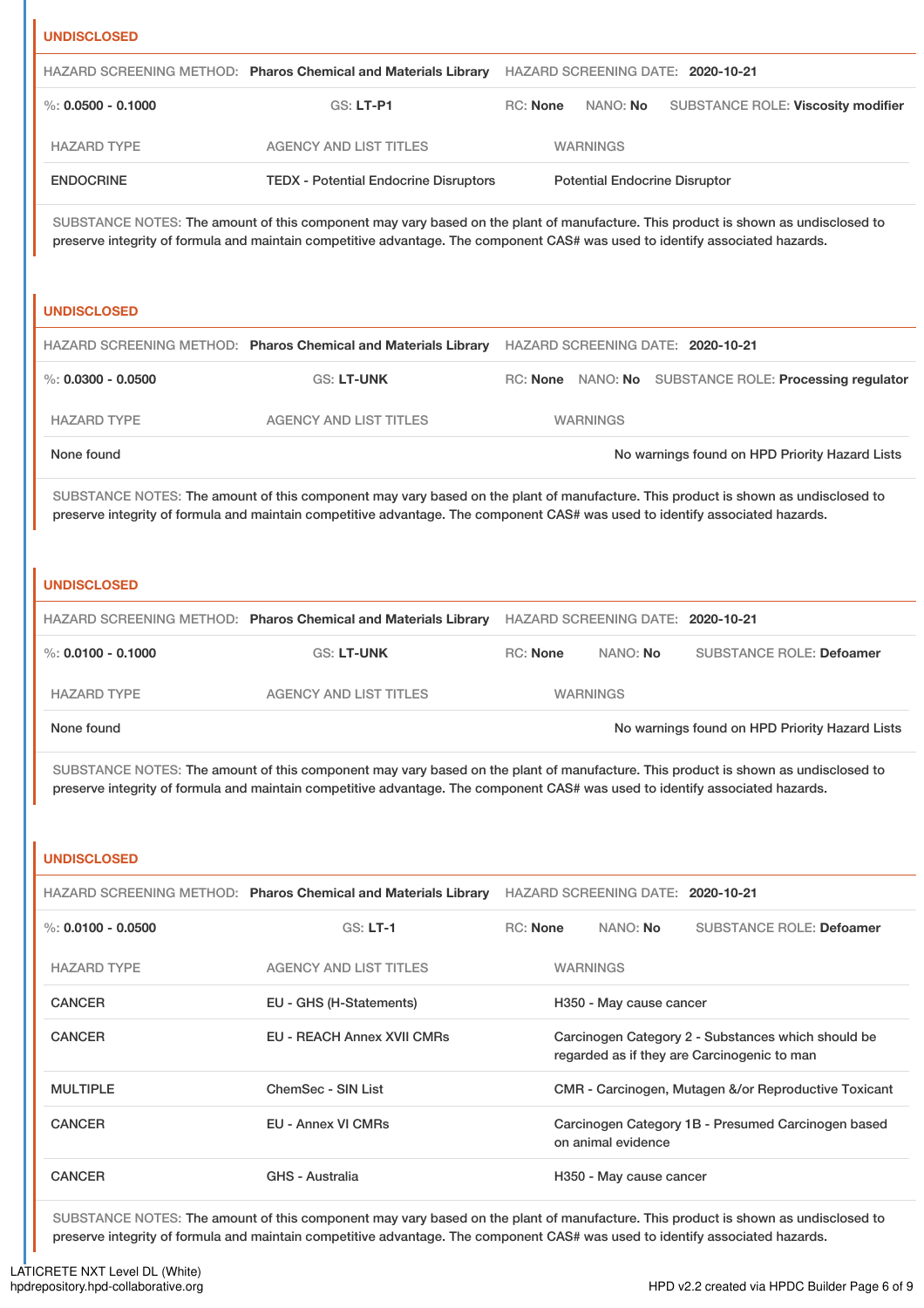### **UNDISCLOSED**

|                      | HAZARD SCREENING METHOD: Pharos Chemical and Materials Library | HAZARD SCREENING DATE: 2020-10-21                                                                 |  |                         |                                 |
|----------------------|----------------------------------------------------------------|---------------------------------------------------------------------------------------------------|--|-------------------------|---------------------------------|
| %: $0.0100 - 0.0500$ | $GS: LT-1$                                                     | RC: None                                                                                          |  | NANO: No                | <b>SUBSTANCE ROLE: Defoamer</b> |
| <b>HAZARD TYPE</b>   | AGENCY AND LIST TITLES                                         |                                                                                                   |  | <b>WARNINGS</b>         |                                 |
| <b>CANCER</b>        | EU - GHS (H-Statements)                                        | H350 - May cause cancer                                                                           |  |                         |                                 |
| <b>CANCER</b>        | <b>EU - REACH Annex XVII CMRs</b>                              | Carcinogen Category 2 - Substances which should be<br>regarded as if they are Carcinogenic to man |  |                         |                                 |
| <b>MULTIPLE</b>      | ChemSec - SIN List                                             | CMR - Carcinogen, Mutagen &/or Reproductive Toxicant                                              |  |                         |                                 |
| <b>CANCER</b>        | <b>EU - Annex VI CMRs</b>                                      | Carcinogen Category 1B - Presumed Carcinogen based<br>on animal evidence                          |  |                         |                                 |
| <b>CANCER</b>        | <b>GHS - Australia</b>                                         |                                                                                                   |  | H350 - May cause cancer |                                 |

SUBSTANCE NOTES: The amount of this component may vary based on the plant of manufacture. This product is shown as undisclosed to preserve integrity of formula and maintain competitive advantage. The component CAS# was used to identify associated hazards.

| <b>CALCIUM CARBONATE</b>                                                                                                                                                            |                                                                |          |                 |                                                | ID: 471-34-1  |
|-------------------------------------------------------------------------------------------------------------------------------------------------------------------------------------|----------------------------------------------------------------|----------|-----------------|------------------------------------------------|---------------|
|                                                                                                                                                                                     | HAZARD SCREENING METHOD: Pharos Chemical and Materials Library |          |                 | HAZARD SCREENING DATE: 2020-10-21              |               |
| %: Impurity/Residual                                                                                                                                                                | <b>GS: BM-3</b>                                                | RC: None | NANO: No        | <b>SUBSTANCE ROLE: Impurity/Residual</b>       |               |
| <b>HAZARD TYPE</b>                                                                                                                                                                  | <b>AGENCY AND LIST TITLES</b>                                  |          | <b>WARNINGS</b> |                                                |               |
| None found                                                                                                                                                                          |                                                                |          |                 | No warnings found on HPD Priority Hazard Lists |               |
| SUBSTANCE NOTES: This substance is an impurity or residual. This impurity/residual may or may not be present based on the source of the<br>raw material and/or be less than 100ppm. |                                                                |          |                 |                                                |               |
| <b>LIMESTONE, CALCIUM CARBONATE</b>                                                                                                                                                 |                                                                |          |                 |                                                | ID: 1317-65-3 |
|                                                                                                                                                                                     | HAZARD SCREENING METHOD: Pharos Chemical and Materials Library |          |                 | HAZARD SCREENING DATE: 2020-10-21              |               |
| %: Impurity/Residual                                                                                                                                                                | <b>GS: LT-UNK</b>                                              | RC: None | NANO: No        | <b>SUBSTANCE ROLE: Impurity/Residual</b>       |               |
| <b>HAZARD TYPE</b>                                                                                                                                                                  | <b>AGENCY AND LIST TITLES</b>                                  |          | <b>WARNINGS</b> |                                                |               |
| None found                                                                                                                                                                          |                                                                |          |                 | No warnings found on HPD Priority Hazard Lists |               |

SUBSTANCE NOTES: This substance is an impurity or residual. This impurity/residual may or may not be present based on the source of the raw material and/or be less than 100ppm.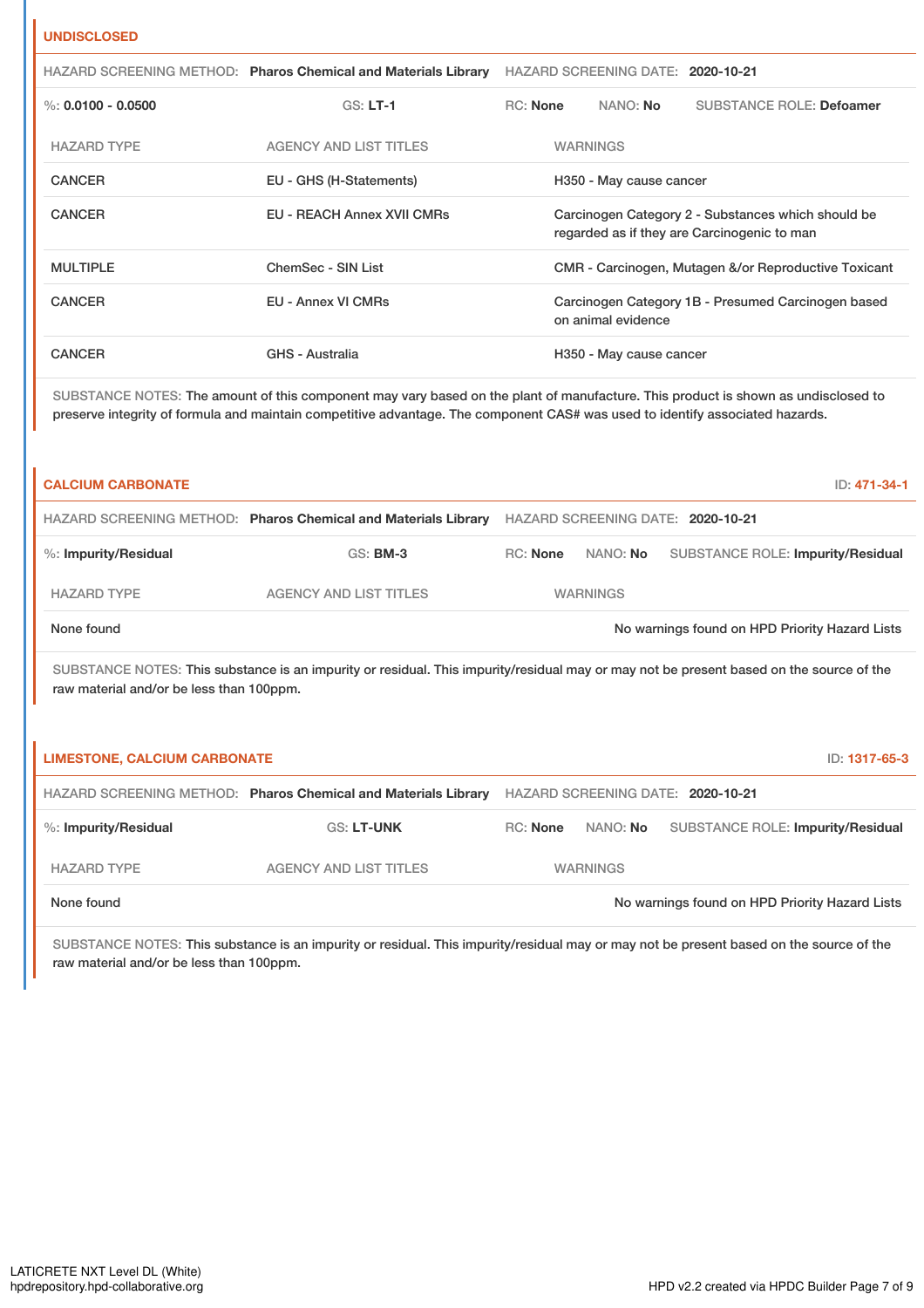This section lists applicable certification and standards compliance information for VOC emissions and VOC content. Other types of health or *environmental performance testing or certifications completed for the product may be provided.*

| <b>VOC EMISSIONS</b>                                                                                                                   | UL/GreenGuard Gold Certified (NXT Level DL)   |       |                                            |  |  |  |
|----------------------------------------------------------------------------------------------------------------------------------------|-----------------------------------------------|-------|--------------------------------------------|--|--|--|
| <b>CERTIFYING PARTY: Third Party</b><br>APPLICABLE FACILITIES: Applies to All Facilities.<br><b>CERTIFICATE URL:</b><br>$\blacksquare$ | ISSUE DATE: 2018-12- EXPIRY DATE: 2021-<br>18 | 07-09 | <b>CERTIFIER OR LAB: UL</b><br>Environment |  |  |  |

http://certificates.greenguard.org/default.aspx? id=130435&t=cs&

CERTIFICATION AND COMPLIANCE NOTES: Meets LEED v4.1 Credit "Low Emitting Materials" Emissions Requirements. This product was tested in accordance with California Department of Public Health (CDPH) v1.2 in an office and classroom environment.

| <b>VOC CONTENT</b>                                                                                                                                                                                                   | <b>TDS 251 "Low VOC LATICRETE® Products"</b> |                                            |  |  |  |
|----------------------------------------------------------------------------------------------------------------------------------------------------------------------------------------------------------------------|----------------------------------------------|--------------------------------------------|--|--|--|
| <b>CERTIFYING PARTY: Third Party</b><br>APPLICABLE FACILITIES: Applies to All Facilities.<br><b>CERTIFICATE URL:</b><br>https://cdn.laticrete.com/~/media/support-and-<br>downloads/technical-datasheets/tds251.ashx | ISSUE DATE: 2020-08- EXPIRY DATE:<br>12      | <b>CERTIFIER OR LAB: UL</b><br>Envirnoment |  |  |  |

CERTIFICATION AND COMPLIANCE NOTES: Meets LEED v4.1 Credit "Low Emitting Materials" Content Requirements.

| <b>LCA</b>                                                                                                                                                                                                                             | LATICRETE Cement Self-Leveling Underlayment Product Specific (Type III) EPD |           |                                            |  |  |  |
|----------------------------------------------------------------------------------------------------------------------------------------------------------------------------------------------------------------------------------------|-----------------------------------------------------------------------------|-----------|--------------------------------------------|--|--|--|
| <b>CERTIFYING PARTY: Third Party</b><br>APPLICABLE FACILITIES: Applies to All Facilities.<br><b>CERTIFICATE URL:</b><br>https://cdn.laticrete.com/~/media/environmental-product-<br>data-sheets/cement-self-leveling-underlayment.ashx | ISSUE DATE: 2016-11- EXPIRY DATE: 2021-<br>29                               | $11 - 28$ | <b>CERTIFIER OR LAB: UL</b><br>Environmnet |  |  |  |

CERTIFICATION AND COMPLIANCE NOTES: Meets LEED v4.1 Credit "Building product Disclosure and Optimization Environmental Product Declarations" requirements as Product Specific (Type III) EPD.

# **H** Section 4: Accessories

This section lists related products or materials that the manufacturer requires or recommends for installation (such as adhesives or fasteners), maintenance, cleaning, or operations. For information relating to the contents of these related products, refer to their applicable Health Product *Declarations, if available.*

**WATER HPD** URL: **No HPD** URL: **No HPD Available** 

CONDITION WHEN RECOMMENDED OR REQUIRED AND/OR OTHER NOTES: DRYTEK® LEVELEX™ DL (White) to be mixed with water only following mix ratio and directions as stated on product data sheet.

# **Section 5: General Notes**

LATICRETE® NXT® Level DL (White) meets the Living Building Challenge v4.0 requirement that the product does not contain any of the Red Listed Materials or Chemicals. Specifically, LATICRETE NXT Level DL (White) does not contain the following: Antimicrobials (marketed with a health claim) •Alkylphenols and related compounds •Asbestos •Bisphenol A (BPA) and structural analogues •California Banned Solvents •Chlorinated Polymers, including Chlorinated polyethylene (CPE), Chlorinated Polyvinyl Chloride (CPVC), Chloroprene (neoprene monomer), Chlorosulfonated polyethylene (CSPE), Polyvinylidiene chloride (PVDC), and Polyvinyl Chloride (PVC) •Chlorobenzenes •Chlorofluorocarbons (CFCs) & Hydrochlorofluorocarbons (HCFCs) •Formaldehyde (added) • Monomeric, polymeric and organo-phosphate halogenated flame retardants (HFRs) •Organotin Compounds •Perfluorinated Compounds (PFCs) •Phthalates (orthophthalates) •Polychlorinated Biphenyls (PCBs) •Polycyclic Aromatic Hydrocarbons (PAH) •Short-Chain and Medium-Chain Chlorinated Paraffins •Toxic Heavy Metals - Arsenic, Cadmium, Chromium, Lead (added), and Mercury •Wood treatments containing Creosote, Arsenic or Pentachlorophenol. See Section 1 for Volatile Organic Compounds (VOC) (wet applied products) information.